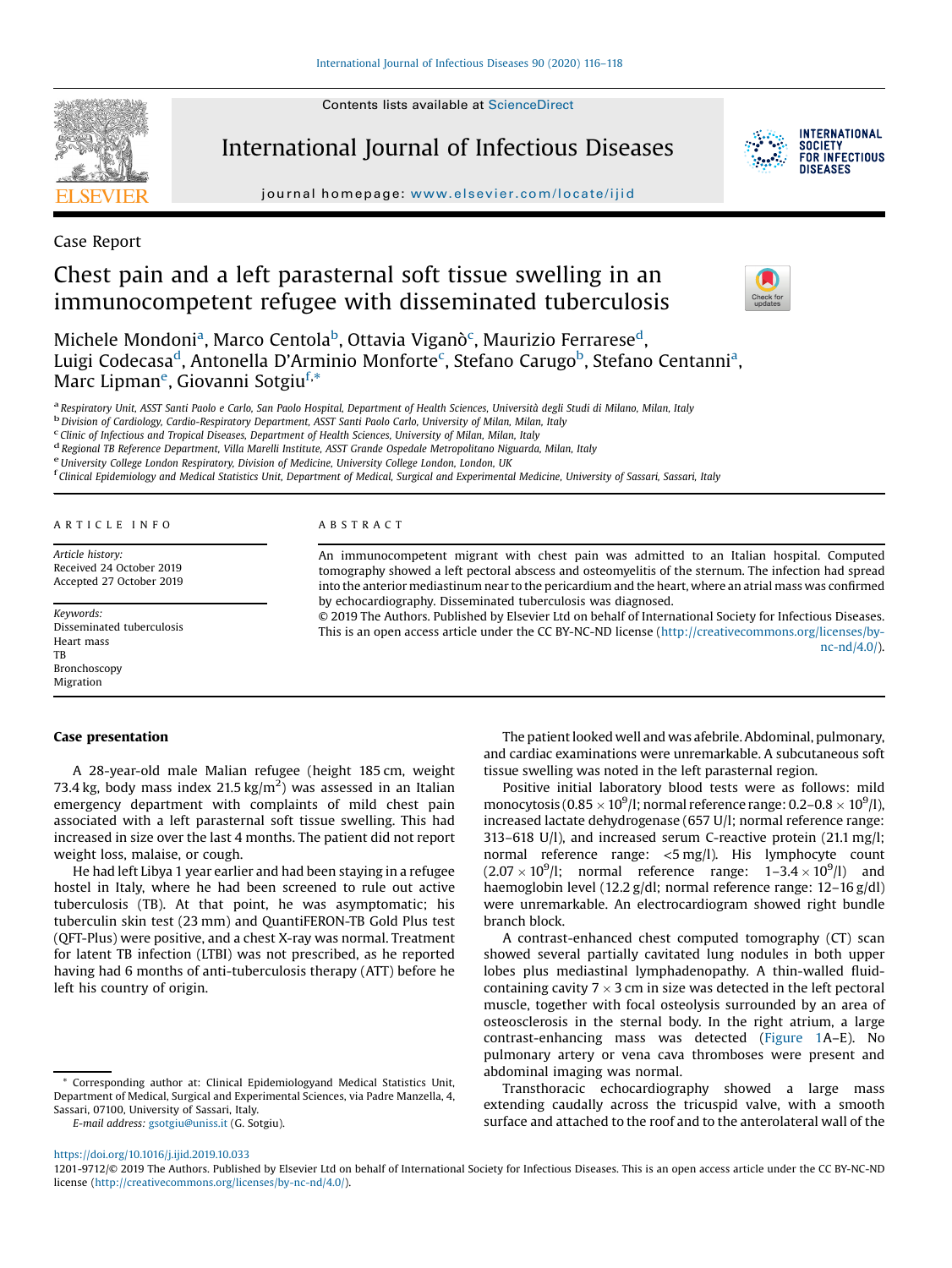<span id="page-1-0"></span>

Figure 1. Contrast-enhanced CT scan showing cavitated lung nodules in the left upper lobe (A), a left pectoral abscess (B), osteomyelitis of the sternal body and involvement of the anterior mediastinum (C) and the pericardium and the heart (D). (E) Right atrium mass. (F) Echocardiography: apical four-chamber view showing a large mass  $(4.8 \times 2.5 \text{ cm})$  in size) attached to the roof and to the anterolateral wall of the right atrium.

right atrium (Figure 1F); this was characterized by a heterogeneous echogenicity with areas of echolucency. Furthermore, mild tricuspid regurgitation, without any other flow obstruction, was detected by colour Doppler echocardiography.

The patient was admitted and other co-infections were excluded (i.e., Treponema pallidum, human immunodeficiency virus (HIV), hepatitis C virus, hepatitis B virus). Sputum specimens could not be collected.

Bronchoscopy with bronchoalveolar lavage (BAL) in the left upper lobe and a transthoracic CT-guided biopsy of the parasternal lesion were performed. Xpert MTB/RIF testing of both specimens was positive for rifampicin-susceptible Mycobacterium tuberculosis complex (MTB), subsequently confirmed by liquid culture results. Drug susceptibility testing was performed on both BAL and pectoral abscess samples and did not reveal any drug resistance to the first-line anti-TB drugs.

The standardized regimen recommended by the World Health Organization (i.e., isoniazid 300 mg/day, rifampicin 600 mg/day, ethambutol 1600 mg/day, and pyrazinamide 1500 mg/day) was administered for a 2-month intensive therapy, which was followed by a 4-month continuation phase with isoniazid and rifampicin. This regimen was administered together with low molecular weight heparin for the high thrombotic risk ([Nahid](#page-2-0) et al., 2016). A self-administered therapy regimen was adopted. His clinical recovery was prompt. However, after 14 days of treatment, the patient refused to stay in hospital to have further procedures including cardiac magnetic resonance imaging (MRI) and transoesophageal echocardiography. Following the first outpatient visit (1 month after the administration of the anti-TB drugs), he did not seek further care and was lost to follow-up.

### Discussion

Disseminated TB is a rare form of the disease (1–5% of all TB cases) caused by MTB identified in blood or bone marrow samples, from liver biopsies, or from specimens collected from two or more non-contiguous organs ([Crump](#page-2-0) and Reller, 2003; Suárez et al., [2019\)](#page-2-0). Extrapulmonary dissemination, for which the pathogenesis is largely unknown, depends on the haematogenous or lymphatic spread of MTB from the primary site of infection [\(Suárez](#page-2-0) et al., [2019;](#page-2-0) Qian et al., 2018). Myocardial TB may occur following haematogenous/lymphatic MTB spread or direct transmission from the lung to the pericardium.

Notably few cases of cardiac TB have been described, with the majority affecting the right atrium ([Suárez](#page-2-0) et al., 2019; Rao et al., 2012; [Goyal](#page-2-0) et al., 2005).

In the case presented here, it is hypothesized that the patient might have been exposed to inadequate therapy to cure his previous pulmonary disease, and that MTB reactivation occurred after his arrival in Italy as a result of a potential temporary immunodeficiency related to poor environmental conditions, which favoured mycobacterial haematogenous/lymphatic dissemination from the lung to the pectoral muscle.(Migrant groups are at high risk of reactivation following displacement and arrival in their new country.) The muscular infection caused osteomyelitis of the sternal body and then spread into the anterior mediastinum near to the pericardium and the heart.

Although a cardiac thrombus or neoplasm could not be ruled out based on clinical findings, CT, and echocardiography signs, the atrial mass was deemed highly suspicious for myocardial TB. The atrial mass may represent the clinical outcome of an MTB infection that started from the mediastinal abscess.

Disseminated TB occurs more frequently in immunocompromised patients (up to 85% of the cases), mostly in people living with HIV ([Crump](#page-2-0) and Reller, 2003; Suárez et al., 2019; Qian et al., 2018). However, cases of disseminated disease in healthy refugees have been described recently, suggesting the role of potentially virulent M. tuberculosis strains and/or a specific genetic pattern of the host, or the stress associated with movement ([Suárez](#page-2-0) et al., 2019).

During the last decade, intensified migration flows from Africa to Europe have increased the total number of TB cases in low TB incidence countries, such as Italy (Dara et al., 2016; [Mondoni](#page-2-0) et al., [2018\)](#page-2-0). Furthermore, unusual clinical presentations are frequently described in migrants, with extrapulmonary TB forms being most frequently diagnosed in Africans [\(Mondoni](#page-2-0) et al., 2018; Sotgiu et al., 2017; [Suárez](#page-2-0) et al., 2019).

Stressful events, malnutrition, and poverty can affect the immune system, increasing the probability of TB disease from LTBI acquired in the country of origin, and/or severe and rare clinical events (Sotgiu et al., 2017; [Suárez](#page-2-0) et al., 2019).